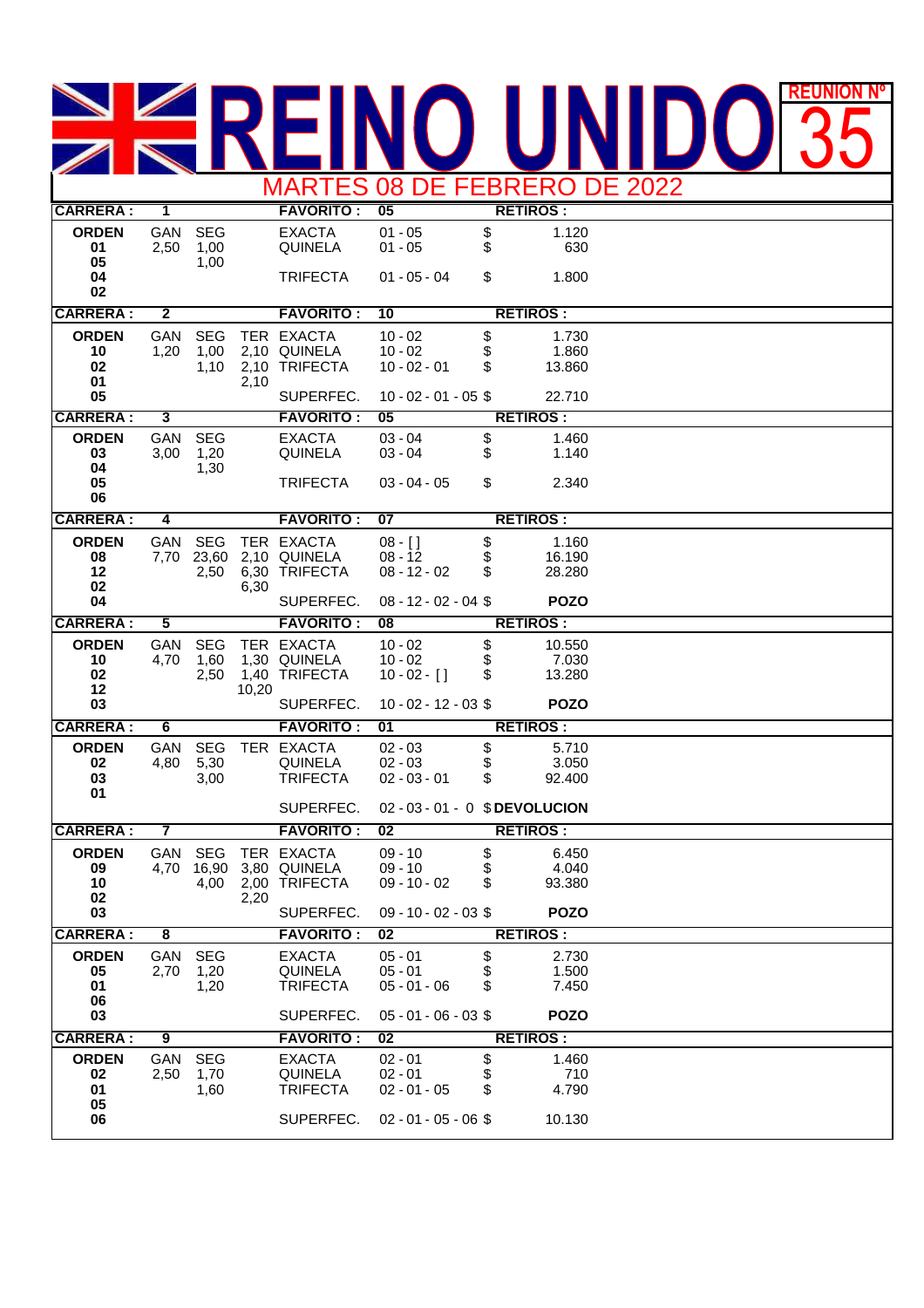## MARTES 08 DE FEBRERO DE 2022 **REUNIÓN Nº** 35

| <b>CARRERA:</b>                      | 10                 |                                           |      | <b>FAVORITO:</b>                                         | 10                                                                  |                | <b>RETIROS:</b>                           |    |  |
|--------------------------------------|--------------------|-------------------------------------------|------|----------------------------------------------------------|---------------------------------------------------------------------|----------------|-------------------------------------------|----|--|
| <b>ORDEN</b><br>10<br>04<br>07       | GAN<br>1,50        | <b>SEG</b><br>1,40<br>5,10                | 1,60 | TER EXACTA<br>1,30 QUINELA<br>9,40 TRIFECTA              | $10 - 04$<br>$10 - 04$<br>$10 - 04 - 07$                            | \$<br>\$       | 3.160<br>3.530<br>8.880                   |    |  |
| 02                                   |                    |                                           |      | SUPERFEC.                                                | $10 - 04 - 07 - 02$ \$                                              |                | 2.260                                     |    |  |
| <b>CARRERA:</b>                      | 11                 |                                           |      | <b>FAVORITO:</b>                                         | 05                                                                  |                | <b>RETIROS:</b>                           |    |  |
| <b>ORDEN</b><br>07<br>03<br>08<br>05 | GAN<br>8,30        | <b>SEG</b><br>2,80<br>1,90                | 1,40 | TER EXACTA<br>1,20 QUINELA<br>1,10 TRIFECTA<br>SUPERFEC. | $07 - 03$<br>$07 - 03$<br>$07 - 03 - 08$<br>$07 - 03 - 08 - 05$ \$  | \$<br>\$       | 4.970<br>2.090<br>61.250<br>9.590         |    |  |
| <b>CARRERA:</b>                      | 12                 |                                           |      | <b>FAVORITO:</b>                                         | $\overline{01}$                                                     |                | <b>RETIROS:</b>                           |    |  |
| <b>ORDEN</b>                         | GAN                | SEG                                       |      | TER EXACTA                                               | $04 - 1$                                                            |                | 2.610                                     |    |  |
| 04<br>07<br>03<br>05                 |                    | 30,20 10,40<br>5,10                       |      | 11,10 EXACTA<br>3,60 QUINELA<br>2,40 TRIFECTA            | $[1 - 07]$<br>$04 - 07$<br>$04 - 07 - [$ ]                          | \$<br>\$<br>\$ | 830<br>32.530<br>73.640                   |    |  |
|                                      |                    |                                           |      | SUPERFEC.                                                | $04 - 07 - 03 - 05$ \$                                              |                | <b>POZO</b>                               |    |  |
| <b>CARRERA:</b>                      | 13                 |                                           |      | <b>FAVORITO:</b>                                         | 03                                                                  |                | <b>RETIROS:</b>                           |    |  |
| <b>ORDEN</b><br>04<br>06<br>02       | GAN<br>6,80        | SEG<br>2,70<br>2,30                       |      | <b>EXACTA</b><br>QUINELA<br><b>TRIFECTA</b>              | $04 - 06$<br>$04 - 06$<br>$04 - 06 - 02$                            | \$<br>\$<br>\$ | 5.480<br>2.680<br>18.730                  |    |  |
| 05                                   |                    |                                           |      | SUPERFEC.                                                | $04 - 06 - 02$ 05 \$                                                |                | <b>POZO</b>                               |    |  |
| <b>CARRERA:</b>                      | 14                 | <b>FAVORITO:</b><br>01<br><b>RETIROS:</b> |      |                                                          |                                                                     |                |                                           |    |  |
| <b>ORDEN</b><br>01<br>02<br>09<br>08 | GAN<br>2,20        | <b>SEG</b><br>1,60<br>2,80                | 1,20 | TER EXACTA<br>1,00 QUINELA<br>1,20 TRIFECTA<br>SUPERFEC. | $01 - 02$<br>$01 - 02$<br>$01 - 02 - 09$<br>$01 - 02 - 09 - 08$     | \$<br>\$<br>\$ | 3.630<br>2.550<br>19.340<br>4.270         |    |  |
| <b>CARRERA:</b>                      | 15                 |                                           |      | <b>FAVORITO:</b>                                         | 08                                                                  |                | <b>RETIROS:</b>                           | 01 |  |
| <b>ORDEN</b><br>08<br>07<br>10<br>04 | GAN<br>2,70        | <b>SEG</b><br>2,30<br>7,80                | 3,10 | TER EXACTA<br>1,40 QUINELA<br>7,40 TRIFECTA<br>SUPERFEC. | $08 - 07$<br>$08 - 07$<br>$08 - 07 - [$ ]<br>$08 - 07 - 10 - 04$ \$ | \$<br>\$<br>\$ | 34.340<br>10.510<br>20.910<br><b>POZO</b> |    |  |
| <b>CARRERA:</b>                      | 16                 |                                           |      | <b>FAVORITO:</b>                                         | 04<br><b>RETIROS:</b>                                               |                |                                           |    |  |
| <b>ORDEN</b><br>01<br>05<br>02<br>07 | <b>GAN</b><br>2,60 | <b>SEG</b><br>1,30<br>2,00                | 1,90 | TER EXACTA<br>1,30 QUINELA<br>1,40 TRIFECTA<br>SUPERFEC. | $01 - 05$<br>$01 - 05$<br>$01 - 05 - 02$<br>$01 - 05 - 02 - 07$ \$  | \$<br>\$<br>\$ | 5.860<br>3.560<br>53.230<br>92.540        |    |  |